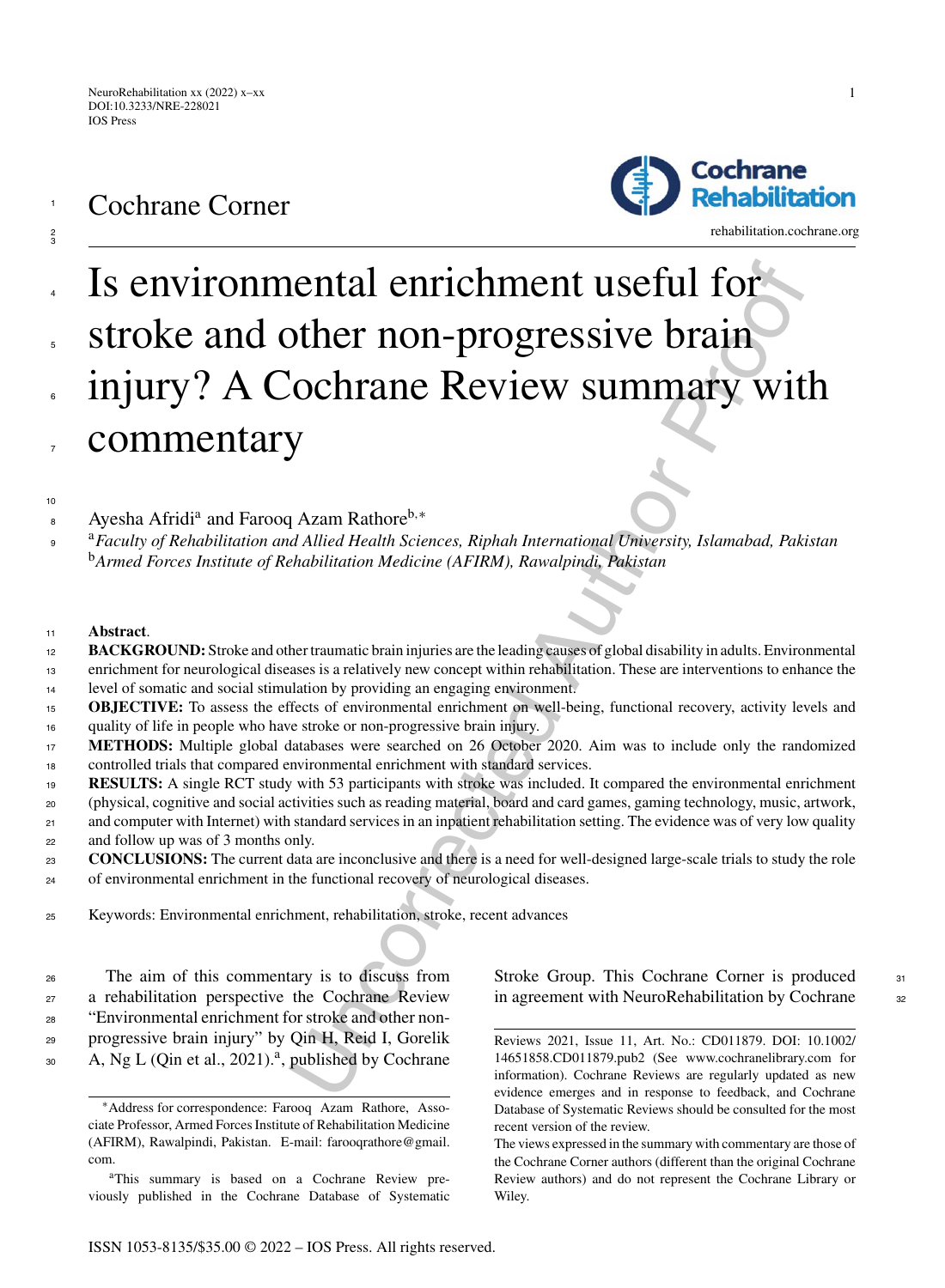<sup>33</sup> Rehabilitation with views of the review summary <sup>34</sup> authors in the "implications for practice" section.

#### <sup>35</sup> **1. Background**

 Stroke and traumatic brain injuries are the lead- ing cause of death and disability worldwide. They adversely affect the functional abilities, activities of daily living and restrict the societal participation of individuals.(Dye et al., 2015; Qin et al., 2021) Tradi- tional rehabilitation services are generally provided or supervised by a trained rehabilitation professional. Environmental enrichment for stroke and brain injury rehabilitation is an emerging concept which aims to modify the environment to promote engagement in physical, social and cognitive activities (Nithianan- tharajah and Hannan 2006). It is not dependent on presence of a health care professional and exposure to such an environment encourages patient's participa- tion, with the aim of improving functional recovery. It is provided as an adjunct service and is not part of the formal rehabilitation services. The interventions may include computers with internet access, reading material, audio books, video games, board games, interactive recreational activities and music stations. Environmental enrichment is a possible alternative option for stimulating neural recovery by engaging patients in a variety of functional and cognitive activ- ities. (Berges et al., 2012). Environmental enrichment has been recommended as a possible intervention for patients undergoing stroke rehabilitation in the 2016 American Heart Association/American Stroke Asso- ciation Stroke Rehabilitation Guidelines. However, <sup>64</sup> there is a need for further robust evidence for its effectiveness.

# **Environmental enrichment for stroke and other non-progressive brain injury** (Helen Qin, Isabella Reid, Alexandra Gorelik, Louisa Ng 2021).

#### <sup>66</sup> **2. Objective**

 The aim of this Cochrane Review was to assess the effects of environmental enrichment on well-being, functional recovery, activity levels and quality of life in people who have stroke or non-progressive brain <sup>71</sup> injury.

#### **3. What was studied and methods**  $\frac{72}{2}$

In injuries are the lead.<br>
(KCIs), comparing environmental entrachmental distribuility wichly<br>individual chalculation services. The primalial abilities, activities of<br>
and coping measured by Depression Anxiety and Dep<br>
al The population addressed in this review was adults  $\frac{73}{2}$ of both genders with age $\ge$  to 18 years having  $\frac{74}{4}$ stroke or other acquired non-progressive brain damage. Authors included Randomized controlled trials  $\frac{76}{6}$  $(RCTs)$ , comparing environmental enrichment with  $77$ standard rehabilitation services. The primary outcomes of interest were psychological well-being 79 and coping measured by Depression Anxiety Stress 80 Scale-21 (DASS), Hospital Anxiety and Depression 81 Scale (HADS), Rosenberg Self-Esteem Scale and 82 Multidimensional Health Locus of Control (MHLC). 83 Secondary outcomes included quality of life (QoL),  $\qquad 84$ physical functional improvement, communication 85 and cognitive functional improvement, activity levels  $\begin{array}{c} \text{86} \\ \text{86} \end{array}$ and adverse events. The review authors were interested in outcomes measured at four weeks (short 88 term), between four weeks and 12 months (moderate term), and at  $12$  months (long term). Multiple  $\frac{90}{20}$ global databases were searched on  $20^{th}$  Oct 2020,  $\qquad$  91 including Cochrane Central Register of Controlled 92 Trials, Medline, Cumulative Index to Nursing and 93 Allied Health Literature, Allied and Complemen-<br>94 tary Medicine, PsycINFO Ovid and other databases. 95 Authors also attempted to identify further published, we unpublished and ongoing trials by contacting the  $\frac{97}{97}$ authors, tracking citations and hand searching the 98 reference list.

# **4. Results** 100

Only one randomized controlled trial with 53 participants was included. This study was conducted in a 102 single-center inpatient rehabilitation setting in Australia. Participants were exposed to activities within 104 the enriched environment in 10- minute blocks over 105 two-hour sessions on weekdays only. Three assessments were done on admission, at discharge and at 107 three months post-discharge.

Based on this single study, the review concludes 109  $\frac{110}{110}$ 

• Psychological well-being and coping: There 111 were very low-quality evidence that at the time 112 of discharge from hospital the Depression Anx- <sup>113</sup> iety and Stress Scale and multidimensional 114 Health Locus of Control scores were signifi-<br>115 cantly better in the environmental enrichment 116 group as compared to the control group with the  $117$ MD (95% CI) for DASS total was  $-24.1$  ( $-40.1$  118